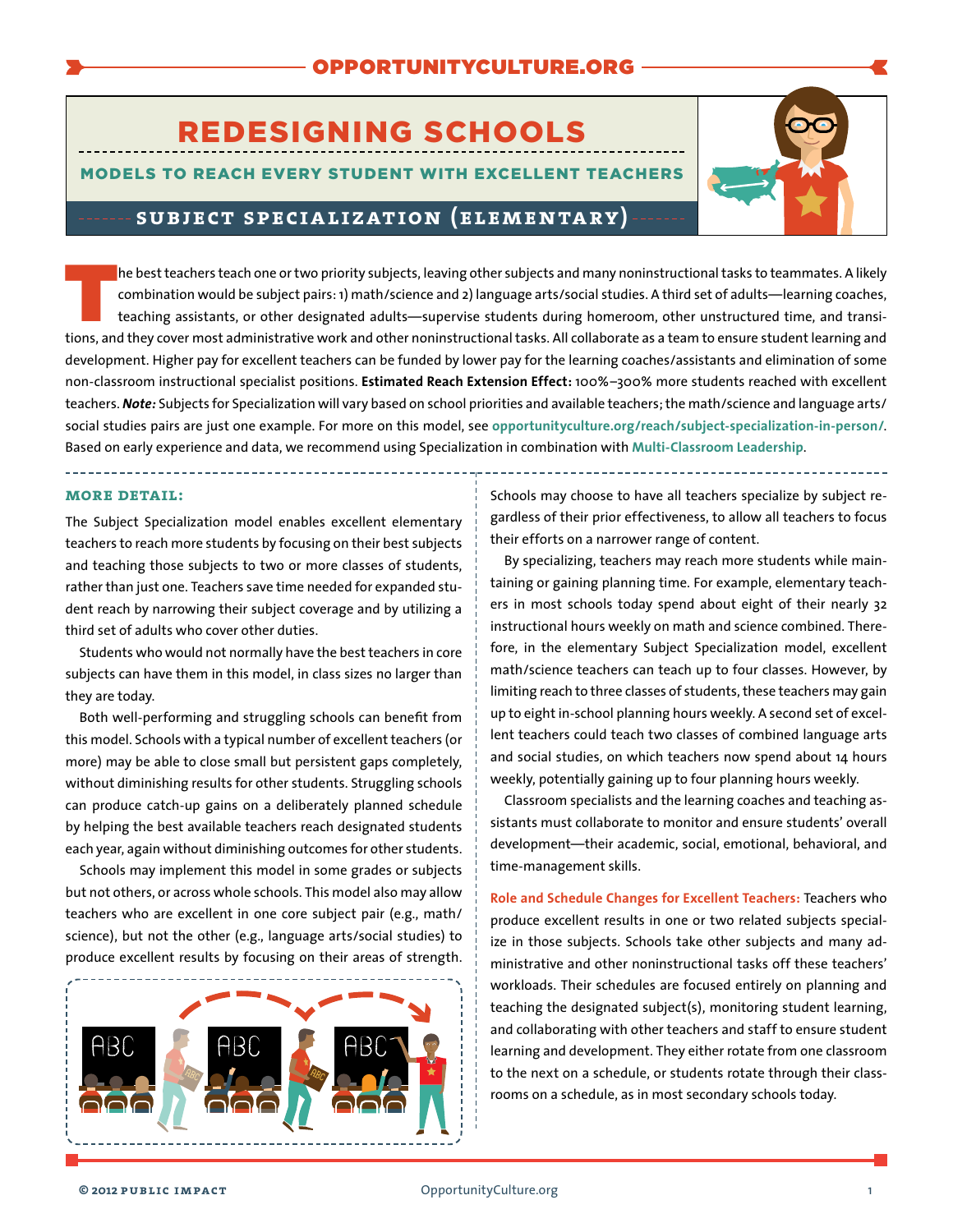#### **New Roles for Other Staff:**

- **★** When schools are organized using this model, a third role arises for learning coaches, teaching assistants, or other designated adults. These team members do not have instructional duties, but instead supervise students during homeroom, lunch, recess, other unstructured time, and transitions, and they cover administrative work and other noninstructional tasks. These learning coaches or teaching assistants must have strong interpersonal and behavior management skills to develop students' social and emotional skills when students are not with subjectspecialized teachers. They also must collaborate with the core academic and other teachers (art, music, languages, etc.) to communicate important information about students' overall development.
- $*$  Some teachers who specialize but who have not achieved prior excellent outcomes may improve with a narrower subject range.
- ✱ When excellent teachers reach more students successfully, schools may be able to reduce the number of non-classroom instructional specialist positions for remedial and advanced instruction. Some non-classroom instructional specialists may be candidates for specialized classroom teaching roles.
- $*$  Tutors may provide small-group and individual instruction at the direction of specialized teachers, freeing excellent teachers to increase the number of students they reach effectively.

**Impact on Students:** Under this model, far more students have the best core subject teachers already available in a school. This can benefit advanced, average, and struggling students equally, depending on how students are assigned to the excellent, core specialized teachers who extend their reach.

**Scheduling Changes:** Specialized teachers work with multiple classes of students. Schools must coordinate schedules across affected classrooms, regardless of whether the specializing teachers or students switch rooms.

Math teachers may be able to extend their reach further than language arts teachers in schools that maintain the current time allocations among subjects. Scheduling and staffing levels will need to accommodate differences in reach accordingly (e.g., three

a an

**A Teacher's Impact = Student Outcomes x Number of Students Reached** or four classes for each math/science teacher and two classes for each language arts/social studies teacher).

**Pay Changes:** Specialized teachers can earn substantially more. Schools can pay even more to those who both reach more students and achieve excellent outcomes for those students. Learning coaches and teaching assistants are paid less than certified teachers, because these roles do not require high levels of academic content skill and may require fewer work hours than instructional roles.

**Cost Savings To Be Shared by Excellent Teachers and School:** This model can be budget neutral. Schools can save money by paying less for learning coaches and teaching assistants and by reducing non-classroom instructional specialist positions. They can then share that financial benefit with teachers who increase their reach by specializing in core subjects. See details about pay and budget effects in *Financial Planning for Elementary Subject Specialization* and the *Financial Planning Summary*, both at [http://opportunity](http://opportunityculture.org/reach/pay-teachers-more/) [culture.org/reach/pay-teachers-more/](http://opportunityculture.org/reach/pay-teachers-more/).

**Changes to Class/Group Size:** None necessary.

**Facilities Changes:** None.

#### **Technology Needs:** None.

**Estimated Reach Effect Calculation Assumptions:** Currently, elementary teachers in most schools spend about eight of their nearly 32 instructional hours weekly on math and science, and about 14 hours on language arts and social studies (out of an average workweek that is over 50 hours). Teaching three classes of math and science adds up to 24 hours weekly, which leaves up to eight in-school hours for additional planning for the two extra classes. Some schools may choose to have math and science teachers teach four classes. Teaching two language arts and social studies classes amounts to 28 hours weekly, which leaves up to four additional in-school hours to monitor and plan for the additional class of students. Thus, reach increases vary from 100% to 300% more than a typical one-class-one-teacher arrangement.

## **critical implementation decisions, among others, include:**

- ✱ Which **teachers** will teach more classes of math/science and language arts/social studies? Consider past learning results in each subject and efficiency in monitoring learning and in planning instruction.
- $*$  **How many classes** will each specialized teacher teach? At first? Later goal?
- ✱ Which **students** will be reached first if not enough excellent specialized teachers are available for all? Consider the differ-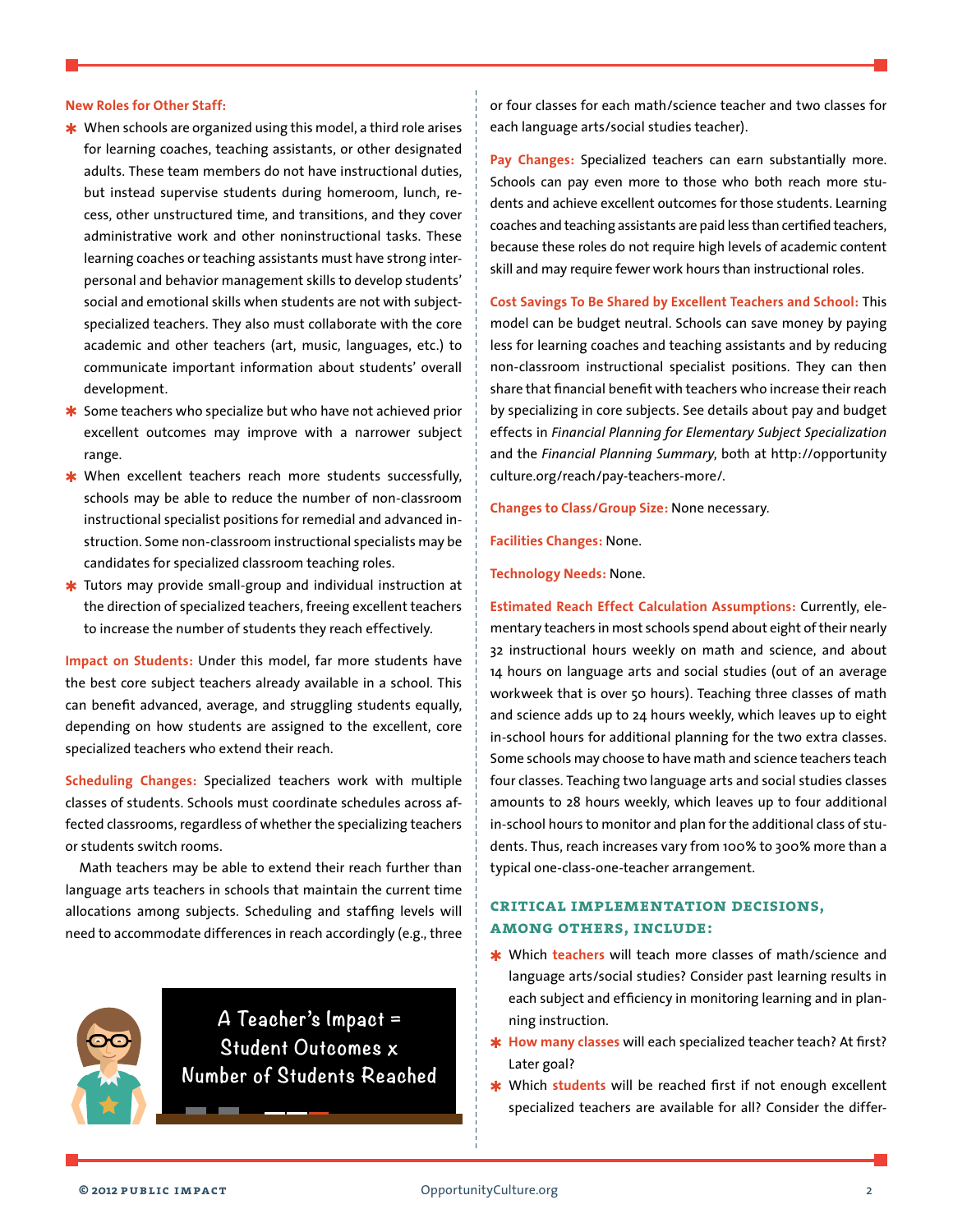**In an Opportunity Culture, all teachers have career opportunities dependent upon their excellence, leadership, and student impact. Advancement allows more pay and greater reach.**



ing populations and needs of students who are struggling, advanced, learning English, or who have special needs. Consider which students will benefit most, as well as the overall student mix in classrooms and the demonstrated strengths of available teachers with differing students.

- ✱ What are the specific **job expectations for learning coaches or teaching assistants** (and what titles will your school use?) Will people in this position collaborate with subject teachers to ensure students' social, emotional, and behavioral development? What administrative and noninstructional duties will each coach or assistant perform, and for which specializing teachers?
- ✱ Does the allocation of **non-classroom instructional specialists**  need to change? Which non-classroom instructional specialist roles can be eliminated? Might some switch roles (e.g., instructional specialist becomes classroom specialist)?
- How will **pay** change for specialized teachers? Others? How much pay will be contingent on outcomes?
- $*$  For existing schools changing to specialist instruction (rather than new schools), consider **options for transitioning** non-core and non-classroom specialist roles. These may include: voluntary attrition, early retirement, voluntary shifting of current teachers into alternative positions, or (where warranted) dismissal of ineffective teacher(s).
- How will the change be **communicated** to staff and other stakeholders to convey the value of specialization to students and teachers?
- \* What changes in policies and practices related to **hiring**, re**tention, dismissal**, **professional development, leadership, and teacher evaluation** are needed?

## **example: subject specialization (elementary)**

- **★** Previously, four teachers each taught all subjects in self-contained elementary classrooms.
- $*$  Teacher A is the best math/science teacher, and will teach four math/science classes, extending reach by 300%. Previously, teachers spent eight hours per week per class on math and science. In this example, Teacher A spends 32 hours per week teaching math and science only.
- $*$  Teachers B and C are the best available language arts teachers. They will teach two classes each of language arts/social studies, extending their reach by 100%. They will also cover homeroom and dismissal time for some students.
- $*$  Teacher D retires, and this position is replaced by a learning coach. The person in this position focuses on homeroom, lunch, recess, transitions between classrooms, and administrative duties, replacing all of this time for Teacher A, and some of it for Teachers B and C.
- **\*** Teacher A is relieved of homeroom, parent communications unrelated to individual students, and administrative duties. Teachers B and C and the new Learning Coach D take these duties from A.
- $*$  Higher pay for Teachers A, B, and C is enabled by lower pay for Learning Coach D and fewer non-classroom specialists.
- **∗** Class size does not change (see table on the following page).

# **opportunity culture principles**

*Teams of teachers and school leaders must choose and tailor models to:*

- **1. Reach more students with excellent teachers and their teams**
- **2. Pay teachers more for extending their reach**
- **3. Fund pay within regular budgets**
- **4. Provide protected in-school time and clarity about how to use it for planning, collaboration, and development**
- **5. Match authority and accountability to each person's responsibilities**